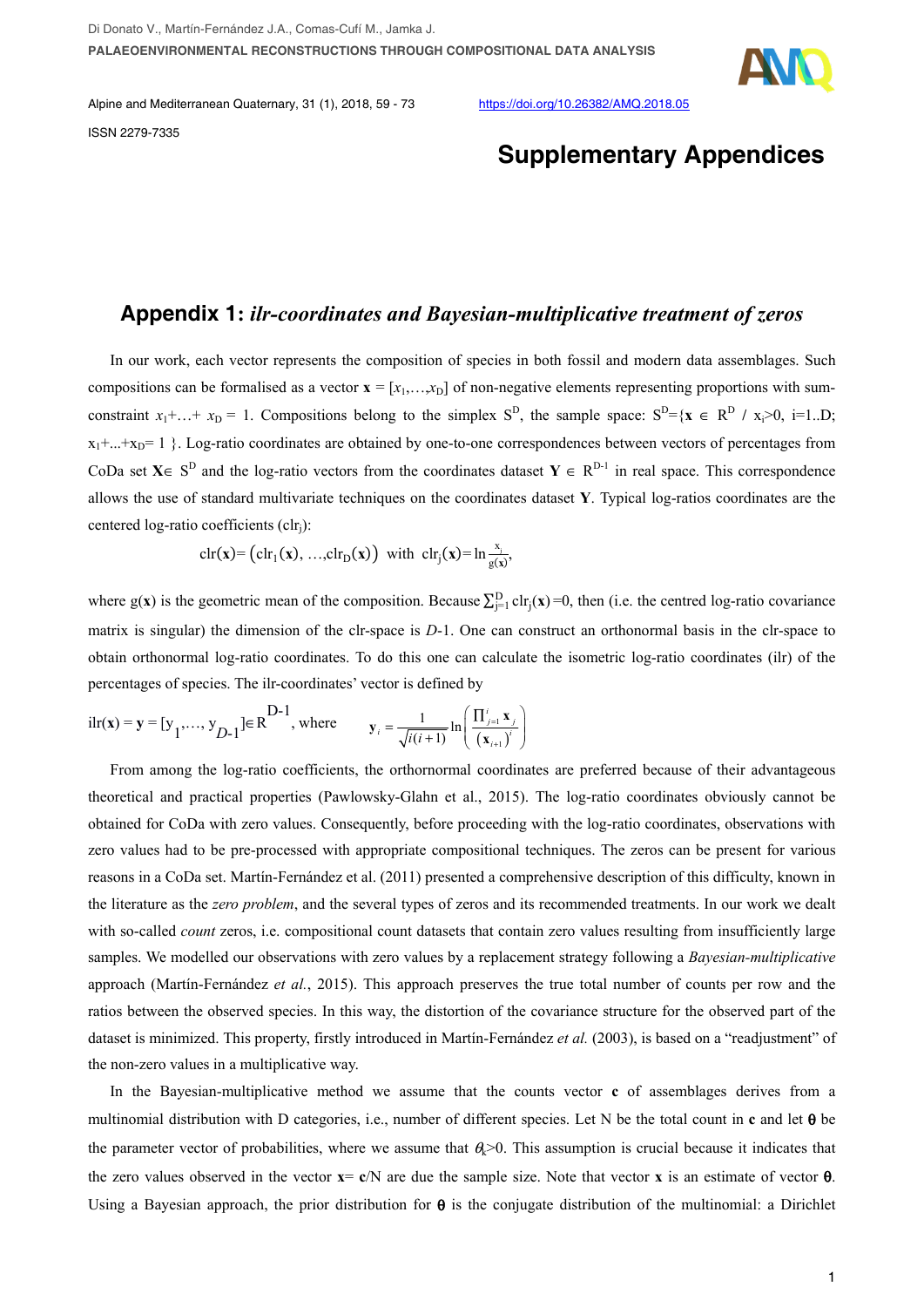

Alpine and Mediterranean Quaternary, 31 (1), 2018, 59 - 73 https://doi.org/10.26382/AMQ.2018.05 ISSN 2279-7335

# **Supplementary Appendices**

distribution of parameter vector  $\alpha$ , where  $\alpha_k = st_k$ ,  $k=1,..., D$ . The parameter *s* is the scalar "strength" of the prior; and vector **t** is the "prior" expectation for  $\theta$ . After one sample is collected, the posterior distribution for  $\theta$  is a Dirichlet distribution of parameter vector  $\alpha^*$ , where  $\alpha_k^* = c_k + st_k$ . Here  $c_k$  is the observed counts in the category *k* of vector **c**. Therefore, Bayes theorem gives the posterior estimate for  $\theta_k$ 

$$
\hat{\theta}_k = \frac{c_k + st_k}{N + s}.
$$

For each percentage vector **x** in **X** the replacement of the zeros transforms in a vector  $\mathbf{x}^*=(x_1^*,...,x_D^*)$  where

$$
x_k^* = \begin{cases} \frac{st_k}{N+s} & \text{if } x_k = 0\\ x_k \left(1 - \sum_{x_r = 0} x_r^*\right) & \text{if } x_k > 0 \end{cases}.
$$

When one assumes a prior non-informative model, the value of tk is equal to  $1/D$ , s is a parameter that controls for the effect (or weight) that the prior distribution of probability has on the posterior distribution of probability. Note that if  $s = 0$ , then the posterior is equal to ck/N and only depends on the observed data in the trial and the prior t has no effect on the posterior distribution. Following Palarea-Alabaldejo and Martín-Fernández (2015), in our work we selected the Jeffreys prior (JBZR), where  $s = D/2$  and tk = 1/D. Other different priors were checked with no significant differences (Martín-Fernández et al., 2015) because the values of Pearson correlation coefficient between the results provided by different priors were all greater than 0.99.

After the replacement a new dataset **X**\* without zeros is available and one could also make the dataset **C**\* (pseudocounts) without zeros if we multiply each row of **X**\* by its total count. The ilr-coordinates can be obtained from the new dataset, **X**\* or **C**\*, obtaining the same coordinates dataset **Y**. Because these ilr-coordinates vectors y are equivalent to the coordinates of the composition x\* from a particular orthonormal basis then any typical multivariate technique can be consistently applied. The unique requirement is that this technique should be invariant under change of orthonormal basis. The CoDa-MAT, based on Aitchison distances, verifies this requirement.